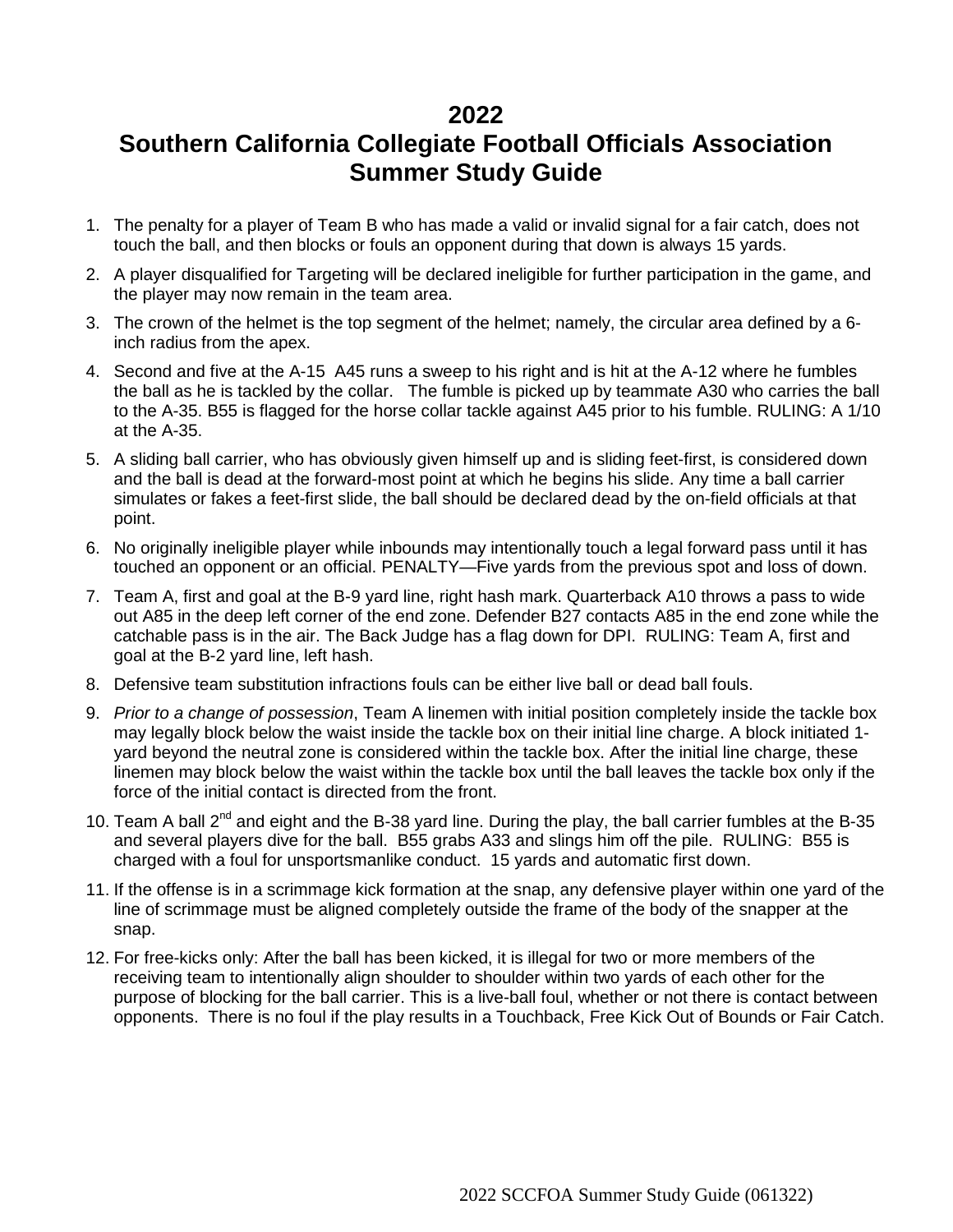- 13. A blind side block is defined as an open field block against an opponent that is initiated from outside the opponent's field of vision, or otherwise in such a manner that the opponent cannot reasonably defend himself against the block. (Exceptions: (1) the runner; (2) a receiver in the act of attempting to make a catch.) It is a Personal Foul if a player delivers a blind-side block by attacking an opponent with forcible contact. In addition, if this action meets all the elements of targeting, it is a blind-slide block with targeting.
- 14. Beyond the neutral zone, receiver A36 is about to receive a legal forward pass. B18 lowers his head and drives the crown of his helmet with forcible contact into A36 prior to the pass arriving. The pass falls incomplete. Ruling: A foul for Defensive Pass Interference is the only option.
- 15. When a fumble comes to rest inbounds and no player attempts to secure it in advance of the spot of the fumble, the ball belongs to the fumbling team at the dead ball spot.
- 16. Officials should be alert to players that wear their pants and knee pads significantly above the knee and tee shirts that are untucked and hanging down below the top of the pants. Officials noticing players out of scope with the rule should get this corrected or send the player out of the game. Pregame warmups and dead-ball periods are a good time to be proactive with players concerning their uniforms and equipment.
- 17. *Prior to a change of team possession,* Team A Stationary Backs lined up within the tackle box may block below the waist within the tackle box until the ball leaves the tackle box only if the force of the initial contact is directed from the front. "Directed from the front" is defined as within the clock face region between "10 o'clock and 2 o'clock" forward of the area of concentration of the player being blocked.
- 18. *Prior to a change of team possession*, Team B players aligned in a stationary position within 1-yard of the line of scrimmage within the tackle box may legally block below the waist in the tackle box on their initial line charge. All other Team B players are not allowed to block below the waist except against a ball carrier.
- 19. 4/10 @ B-40. A90 punts and B44 gives a fair catch signal at the B-15. The ball lands at the B-10 and bounces high into the air. As A88 moves in an attempt to get to the ball, B44 blocks A88 at the B-12 and the ball then rolls into the end zone. RULING: B, 1/10, B-6, Snap.
- 20. Team A punts on fourth and seven at the A-35. At the snap Team A has five players in the backfield. The kick is partially blocked, lands at the A-38 and then goes back behind the neutral zone and rolls out of bounds at the A-32. RULING: Team B may have the ball, first and 10 at the A-27 or have Team A repeat fourth down at the A-30.
- 21. It is illegal for a player to go out of bounds to block an opponent who is outof bounds. This is a personal foul and the 15-yard penalty is enforced from the spot of the block.
- 22. 3/5 @ B-40. Team A gains 15 yards and hustles to the line without substituting to snap the ball quickly. The defense is not fully set, and just before the snap, middle linebacker B54 flops down holding his knee while in position. When in question, officials will take a timeout for an injured player. The Umpire should stop the clock for an injury timeout for B54.
- 23. The penalty for Team B unsportsmanlike conduct fouls during legal forward pass plays may now be added to the end of the last run by the offense if there is no change of team possession during the down. If the pass is incomplete or intercepted, or if there is a change of team possession during the down, the penalty is enforced at the previous spot.
- 24. A defenseless player is one who because of their physical position and focus of concentration is especially vulnerable to injury. This includes an offensive player in a passing posture with focus downfield.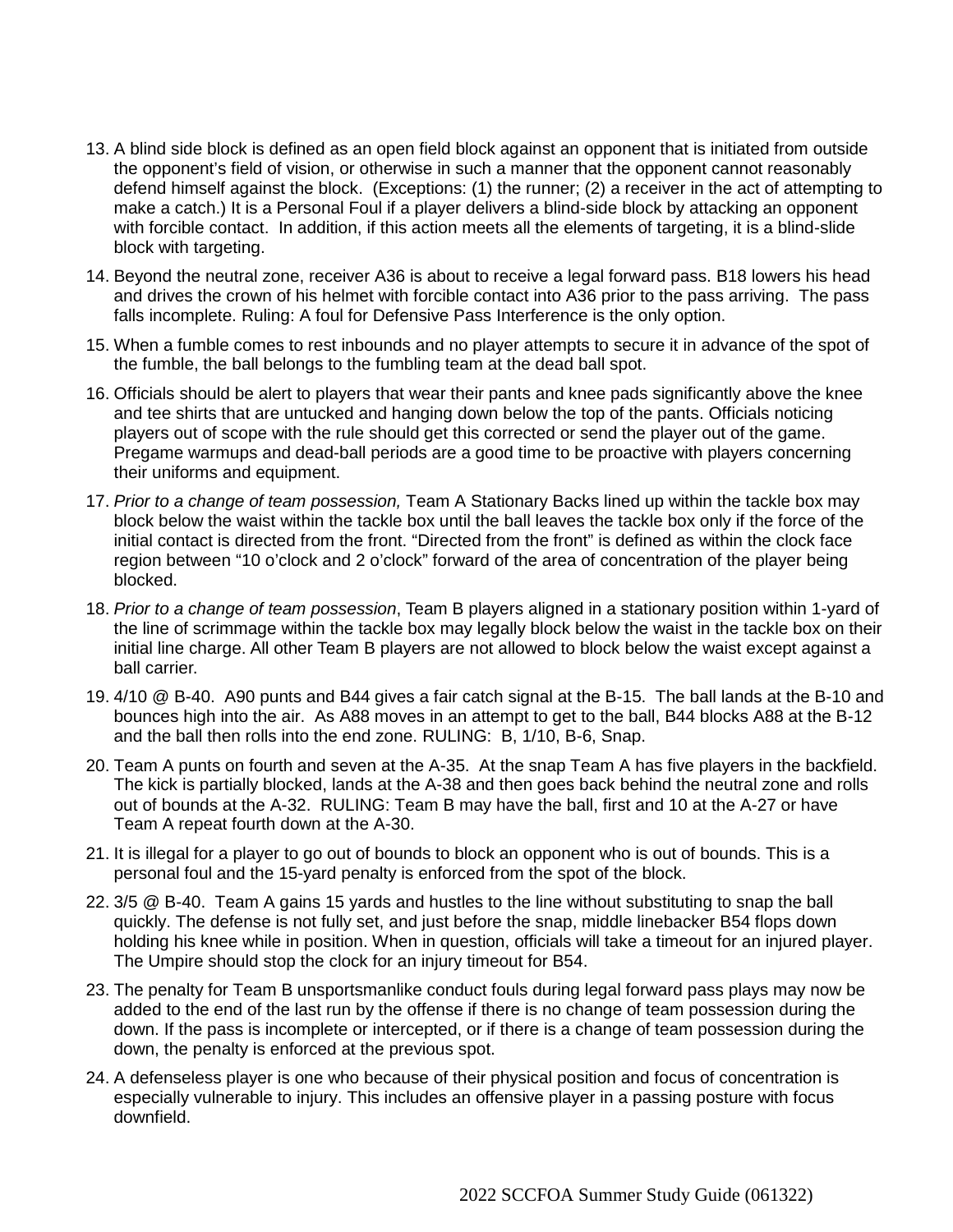- 25. When the defense is guilty of holding, the penalty is 10 yards plus automatic first down if the first down is not in conflict with other rules.
- 26. 1/10 @ B-25. Defensive end B88 is lined up on the outside shoulder of tackle of A75. On the initial line charge, B88 blocks tackle A75 below the waist from the side inside the tackle box. A44 gains 4 yards on the play. RULING: Foul.
- 27. 3/10 @ B-40. QB A12 takes the snap and rolls out to the right. Finding no receiver open, A12 turns upfield and runs. After making the line to gain, A12 breaks stride as if he is going to slide feet first at the B-27, but stays upright and runs for a touchdown. RULING: Touchdown.
- 28. Team A, second and eight at the B-45 yard line. After passer A17 releases the ball, B68 takes two strides and charges into A17, showing no attempt to avoid contact. The Referee has a flag down for roughing the passer. Receiver A88 catches the pass and runs to the B-4 yard line where he is tackled from behind and fumbles the ball forward and through the Team B end zone. RULING: Team A, first and 10 at the B-30 yard line.
- 29. 3/5 @ A-30. A12 takes the snap, stays within the tackle box and is immediately under heavy duress. Just before being sacked at the A-24, A12 throws the ball towards blocking back A44 but RT A77 catches the ball at the A-29 and then runs to the A-38 where he is downed. A44 is considered in the area of the pass. RULING: Team A, 4/10, A-25, Ready.
- 30. Beginning with the second extra period, teams scoring a touchdown must attempt a two point try. Although not illegal, a one-point try attempt by Team A will not result in a score. Beginning with the third extra period, a team's possession series will be one play for a two-point try from the three-yard line, unless relocated by penalty.
- 31. Fourth and 10 at the 50-yard line. B17 is at Team B's 20-yard line and in position to catch Team A's high scrimmage kick. During the downward flight of the ball, A37 contacts B17 and the Back Judge throws his flag. B17 catches the kick and advances to the B-30 yard line. RULING: Team B 1 and 10 at the B-45.
- 32. 4/15 @ B-25. Team A lines up to kick a field goal and before the kick, B73 pulls RT A77 out of position, and B44 shoots through in an attempt to block the kick. The kick is successful. RULING: Score 3 points for Team A and the penalty is declined -or- Team A, 1/10, B-15, Snap.
- 33. A period shall be extended for an untimed down if a penalty is accepted for a live-ball foul(s) that occurs during a down in which time expires. At the option of the offended team, the period is not extended if the foul is by the team in possession and the statement of the penalty includes loss of down.
- 34. 1/10 @ A-40. Back A44 in lined up just behind the RT, and has his left foot inside the RT's outside foot. At the snap, A44 works back across the formation and blocks B77 below the waist from the side. B77 is inside the tackle box and 1 yard in the offensive backfield at the time of the block. During the play, A33 runs for a 12-yard gain. RULING: Legal block, Team A 1/10, B-48, Ready
- 35. 2/10 @ B-45. Ball carrier A21 sweeps right end and breaks clear to the goal line. As A21 approaches the goal line, the ball is dropped at the 1-yard line and A21 continues into the end zone. A21 circles back to the team area thinking a touchdown has been scored. No TD signal is given by the officiating crew and the ball comes to rest in the end zone with no player attempting to secure the ball. RULING: A, 1/G, B-1, Ready.
- 36. Second and 5 at the B-40. Quarterback A14 drops back to pass and Tackle A78 holds defensive lineman B65 at the B-45 yard line. A14 scrambles and is tackled at the B-35 yard line. RULING: A 2/20 at the A-45.
- 37. Team A trails 28 21, and throws a desperation pass on the last timed down of the game. The ball is caught by A88 in the end zone for a Touchdown. After the QB released the pass, he was roughed by B55. RULING: A, Try, B-1 ½ is Team A's only option as there will not be a succeeding kickoff.